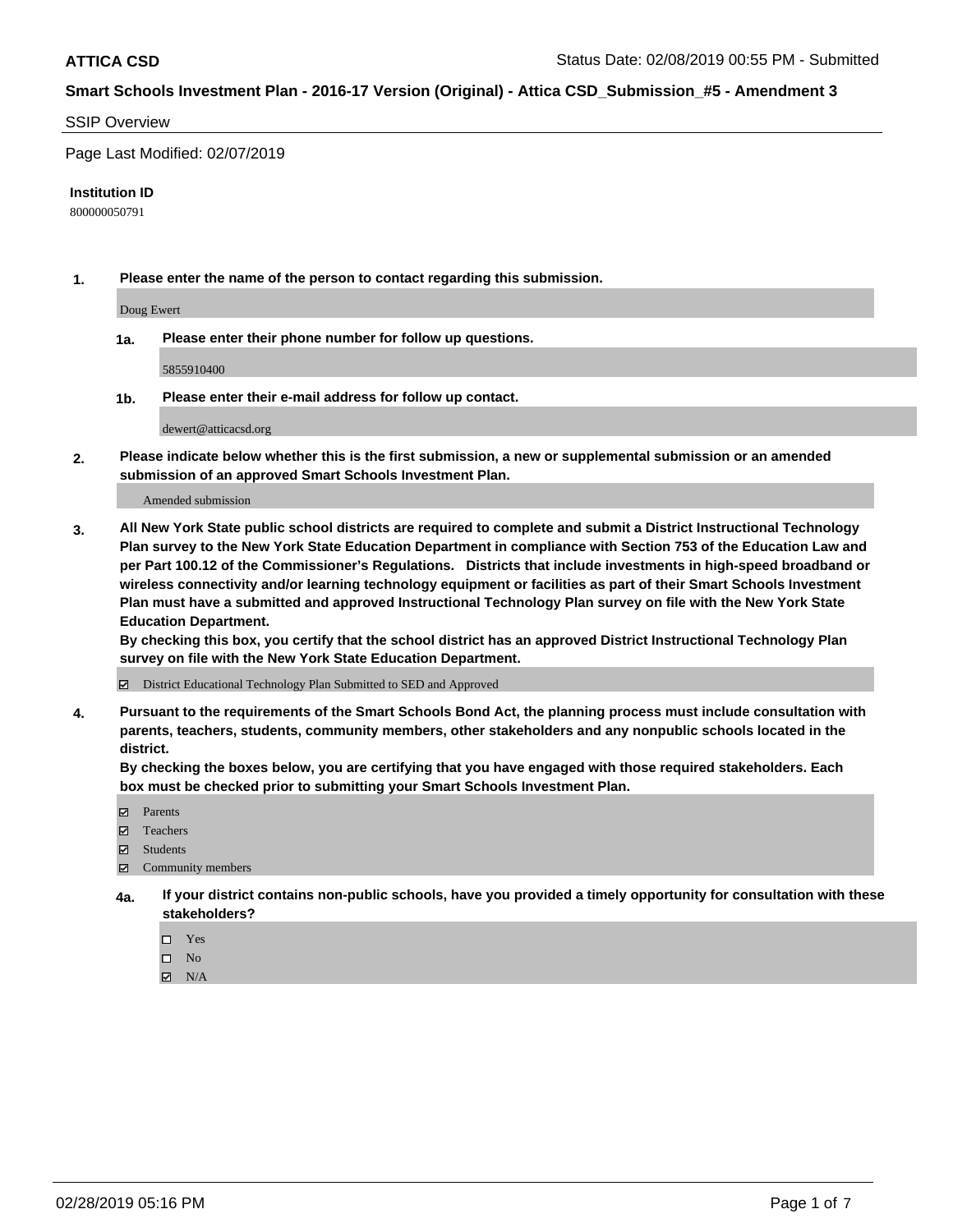#### SSIP Overview

Page Last Modified: 02/07/2019

#### **5. Certify that the following required steps have taken place by checking the boxes below: Each box must be checked prior to submitting your Smart Schools Investment Plan.**

- The district developed and the school board approved a preliminary Smart Schools Investment Plan.
- $\boxtimes$  The preliminary plan was posted on the district website for at least 30 days. The district included an address to which any written comments on the plan should be sent.
- $\boxtimes$  The school board conducted a hearing that enabled stakeholders to respond to the preliminary plan. This hearing may have occured as part of a normal Board meeting, but adequate notice of the event must have been provided through local media and the district website for at least two weeks prior to the meeting.
- The district prepared a final plan for school board approval and such plan has been approved by the school board.
- $\boxtimes$  The final proposed plan that has been submitted has been posted on the district's website.
- **5a. Please upload the proposed Smart Schools Investment Plan (SSIP) that was posted on the district's website, along with any supporting materials. Note that this should be different than your recently submitted Educational Technology Survey. The Final SSIP, as approved by the School Board, should also be posted on the website and remain there during the course of the projects contained therein.**

SSIP\_AtticaCSD\_Phase1Preliminary\_ApprovedByBOE.pdf

**5b. Enter the webpage address where the final Smart Schools Investment Plan is posted. The Plan should remain posted for the life of the included projects.**

https://www.atticacsd.org/domain/31

**6. Please enter an estimate of the total number of students and staff that will benefit from this Smart Schools Investment Plan based on the cumulative projects submitted to date.**

1,455

**7. An LEA/School District may partner with one or more other LEA/School Districts to form a consortium to pool Smart Schools Bond Act funds for a project that meets all other Smart School Bond Act requirements. Each school district participating in the consortium will need to file an approved Smart Schools Investment Plan for the project and submit a signed Memorandum of Understanding that sets forth the details of the consortium including the roles of each respective district.**

 $\Box$  The district plans to participate in a consortium to partner with other school district(s) to implement a Smart Schools project.

**8. Please enter the name and 6-digit SED Code for each LEA/School District participating in the Consortium.**

| <b>Partner LEA/District</b> | <b>ISED BEDS Code</b> |
|-----------------------------|-----------------------|
| (No Response)               | (No Response)         |

**9. Please upload a signed Memorandum of Understanding with all of the participating Consortium partners.**

(No Response)

**10. Your district's Smart Schools Bond Act Allocation is:**

\$1,499,221

**11. Enter the budget sub-allocations by category that you are submitting for approval at this time. If you are not budgeting SSBA funds for a category, please enter 0 (zero.) If the value entered is \$0, you will not be required to complete that survey question.**

|                                              | Sub-               |
|----------------------------------------------|--------------------|
|                                              | <b>Allocations</b> |
| <b>School Connectivity</b>                   | 3,797              |
| <b>Connectivity Projects for Communities</b> |                    |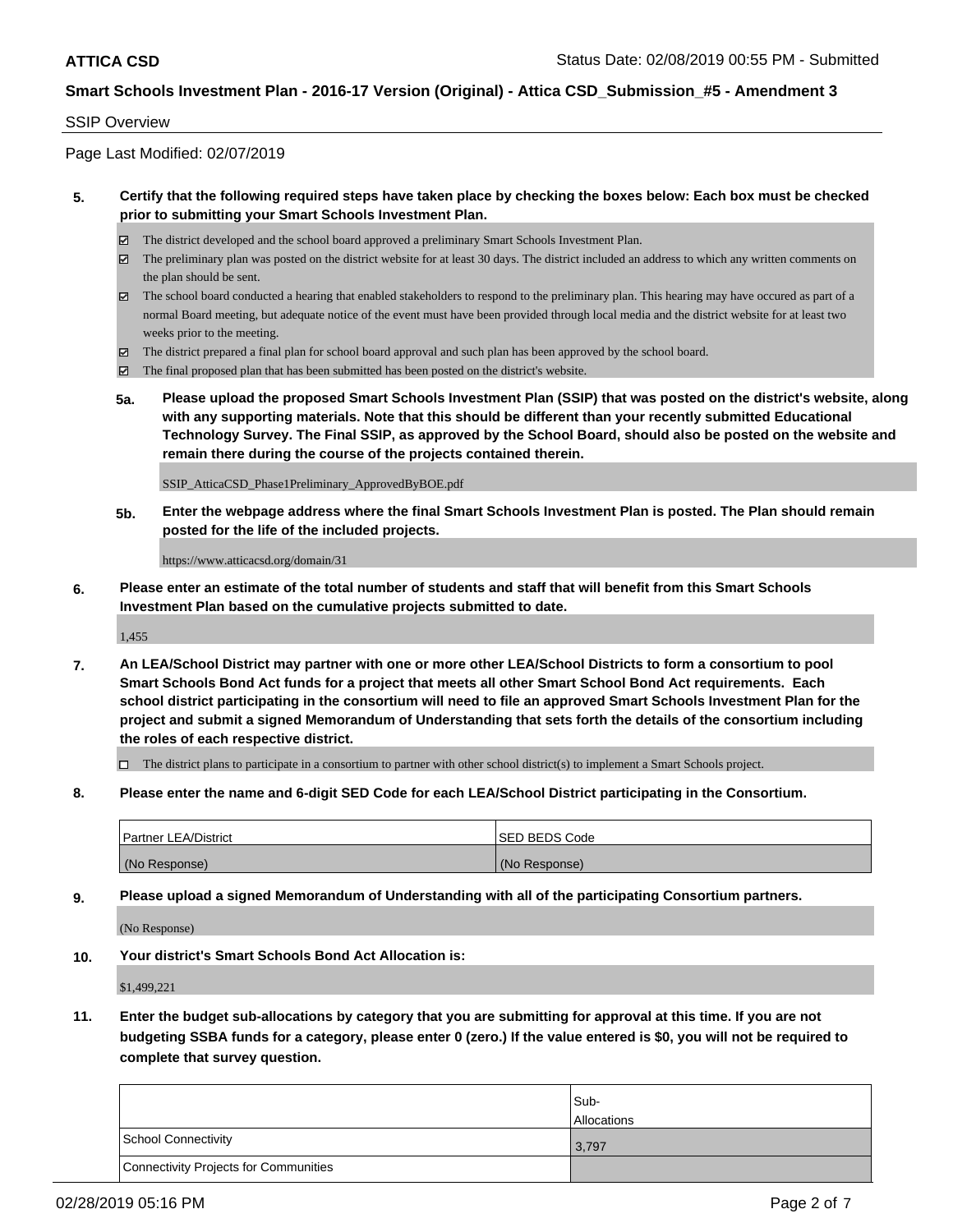## SSIP Overview

Page Last Modified: 02/07/2019

|                                    | Sub-<br>Allocations |
|------------------------------------|---------------------|
|                                    | O                   |
| Classroom Technology               | U                   |
| Pre-Kindergarten Classrooms        |                     |
| Replace Transportable Classrooms   |                     |
| <b>High-Tech Security Features</b> | U                   |
| Totals:                            | 3,797               |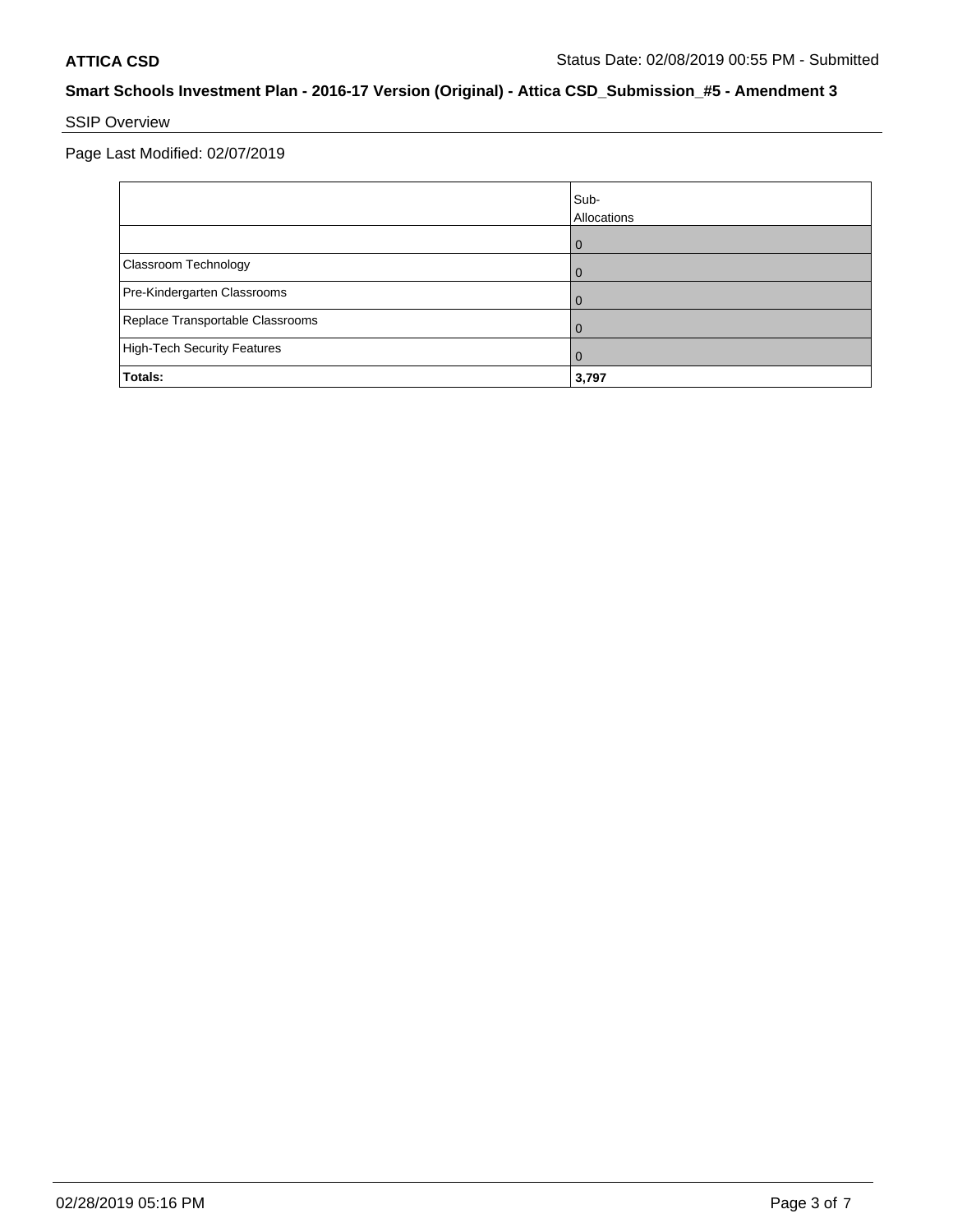#### School Connectivity

Page Last Modified: 11/05/2018

- **1. In order for students and faculty to receive the maximum benefit from the technology made available under the Smart Schools Bond Act, their school buildings must possess sufficient connectivity infrastructure to ensure that devices can be used during the school day. Smart Schools Investment Plans must demonstrate that:**
	- **• sufficient infrastructure that meets the Federal Communications Commission's 100 Mbps per 1,000 students standard currently exists in the buildings where new devices will be deployed, or**
	- **• is a planned use of a portion of Smart Schools Bond Act funds, or**
	- **• is under development through another funding source.**

**Smart Schools Bond Act funds used for technology infrastructure or classroom technology investments must increase the number of school buildings that meet or exceed the minimum speed standard of 100 Mbps per 1,000 students and staff within 12 months. This standard may be met on either a contracted 24/7 firm service or a "burstable" capability. If the standard is met under the burstable criteria, it must be:**

**1. Specifically codified in a service contract with a provider, and**

**2. Guaranteed to be available to all students and devices as needed, particularly during periods of high demand, such as computer-based testing (CBT) periods.**

**Please describe how your district already meets or is planning to meet this standard within 12 months of plan submission.**

(No Response)

- **1a. If a district believes that it will be impossible to meet this standard within 12 months, it may apply for a waiver of this requirement, as described on the Smart Schools website. The waiver must be filed and approved by SED prior to submitting this survey.**
	- By checking this box, you are certifying that the school district has an approved waiver of this requirement on file with the New York State Education Department.

#### **2. Connectivity Speed Calculator (Required)**

|                         | l Number of<br>Students | Multiply by<br>100 Kbps | Divide by 1000 Current Speed<br>to Convert to<br>Required<br>Speed in Mb | lin Mb           | Expected<br>Speed to be<br>Attained Within Required<br>12 Months | <b>Expected Date</b><br>When<br>Speed Will be<br>Met |
|-------------------------|-------------------------|-------------------------|--------------------------------------------------------------------------|------------------|------------------------------------------------------------------|------------------------------------------------------|
| <b>Calculated Speed</b> | (No<br>Response)        | (No Response)           | (No<br>Response)                                                         | (No<br>Response) | (No<br>Response)                                                 | l (No<br>Response)                                   |

### **3. Describe how you intend to use Smart Schools Bond Act funds for high-speed broadband and/or wireless connectivity projects in school buildings.**

Attica Central CSD will be spending SSBA funds to expand wireless capabilities in all buildings. As a result of aligning curricular goals to the Common Core Standards, accessing instructional resources, and The New York State Education Department's timeline for state assessments transitioning to Computer-Based Testing, the district will be going one-to-one with mobile devices in the near future. As the daily use of mobile devices continues to grow, there is a definite need to increase the district's wireless capacity to support 25-30 devices per classroom. This need will be addressed by installing wireless access points in all instructional areas of the elementary building and all remaining classrooms in the high schoolmiddle school building. To accommodate the data flow of 25-30 devices per classroom, several components of the Phase 1 SSIP have been completed: all switches were replaced in each data closet, 10 G fiber was installed in all data closets, and Cat 6A Ethernet cabling was installed to connect all new wireless access points. The last component is to expand the wireless capacity.

Due to the changes in the pricing and quantity (based on different needs that changed since the approval of the Phase I SSIP in 2016), it is necessary to file this amendment that indicates new quantities and price changes, as well as additional items not included in the original Phase I SSIP.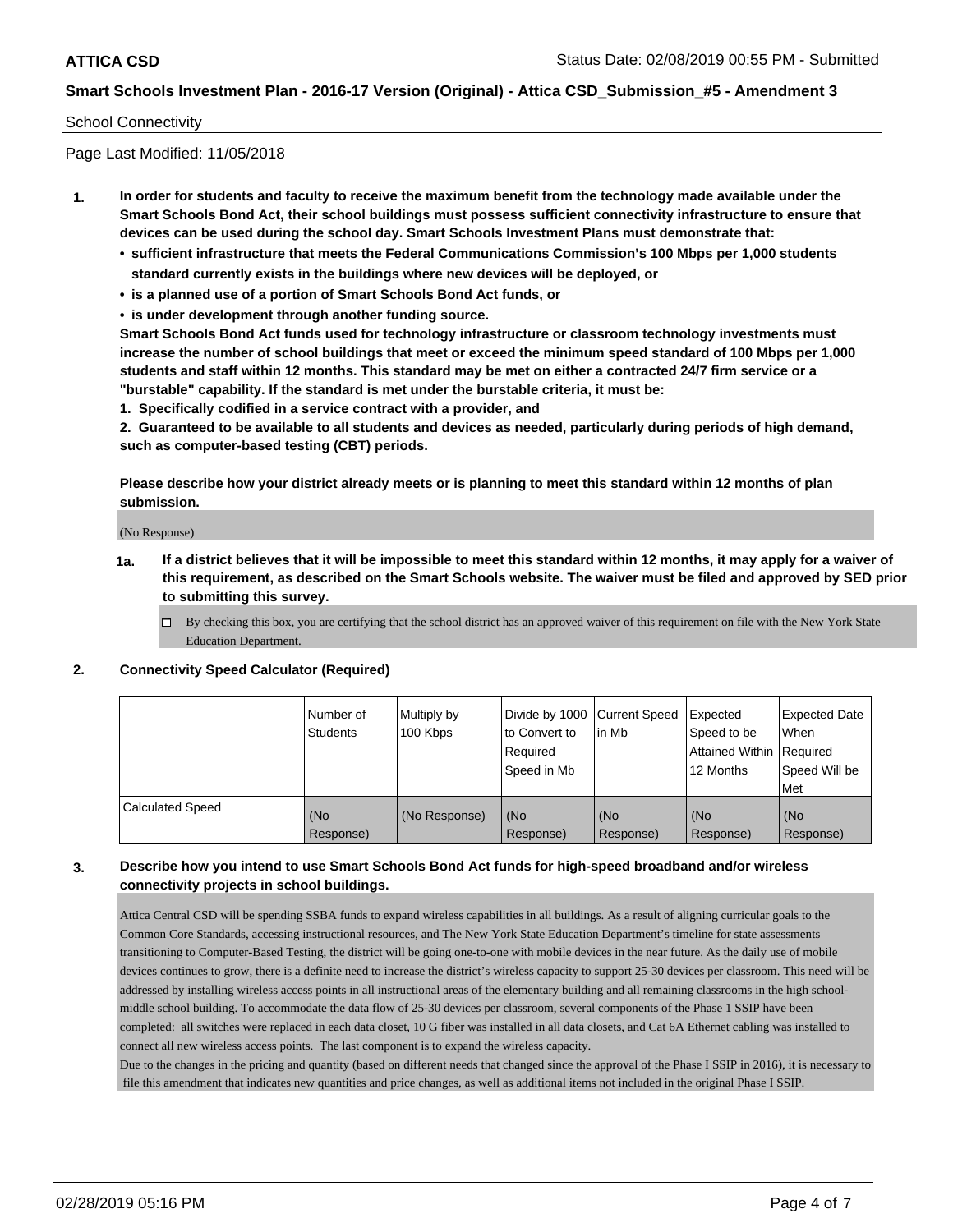School Connectivity

Page Last Modified: 11/05/2018

**4. Describe the linkage between the district's District Instructional Technology Plan and the proposed projects. (There should be a link between your response to this question and your response to Question 1 in Part E. Curriculum and Instruction "What are the district's plans to use digital connectivity and technology to improve teaching and learning?)**

(No Response)

**5. If the district wishes to have students and staff access the Internet from wireless devices within the school building, or in close proximity to it, it must first ensure that it has a robust Wi-Fi network in place that has sufficient bandwidth to meet user demand.**

**Please describe how you have quantified this demand and how you plan to meet this demand.**

(No Response)

**6. As indicated on Page 5 of the guidance, the Office of Facilities Planning will have to conduct a preliminary review of all capital projects, including connectivity projects.**

**Please indicate on a separate row each project number given to you by the Office of Facilities Planning.**

| Project Number        |  |
|-----------------------|--|
| 67-02-01-06-7-999-BA1 |  |

**7. Certain high-tech security and connectivity infrastructure projects may be eligible for an expedited review process as determined by the Office of Facilities Planning.**

**Was your project deemed eligible for streamlined review?**

Yes

**7a. Districts that choose the Streamlined Review Process will be required to certify that they have reviewed all installations with their licensed architect or engineer of record and provide that person's name and license number. The licensed professional must review the products and proposed method of installation prior to implementation and review the work during and after completion in order to affirm that the work was codecompliant, if requested.**

I certify that I have reviewed all installations with a licensed architect or engineer of record.

**8. Include the name and license number of the architect or engineer of record.**

| Name                 | License Number |
|----------------------|----------------|
| Anthony R. Marchetti | 81533          |

**9. If you are submitting an allocation for School Connectivity complete this table.**

**Note that the calculated Total at the bottom of the table must equal the Total allocation for this category that you entered in the SSIP Overview overall budget.** 

|                                            | Sub-          |
|--------------------------------------------|---------------|
|                                            | Allocation    |
| Network/Access Costs                       | $-523$        |
| <b>Outside Plant Costs</b>                 | (No Response) |
| School Internal Connections and Components | (No Response) |
| <b>Professional Services</b>               | 4,320         |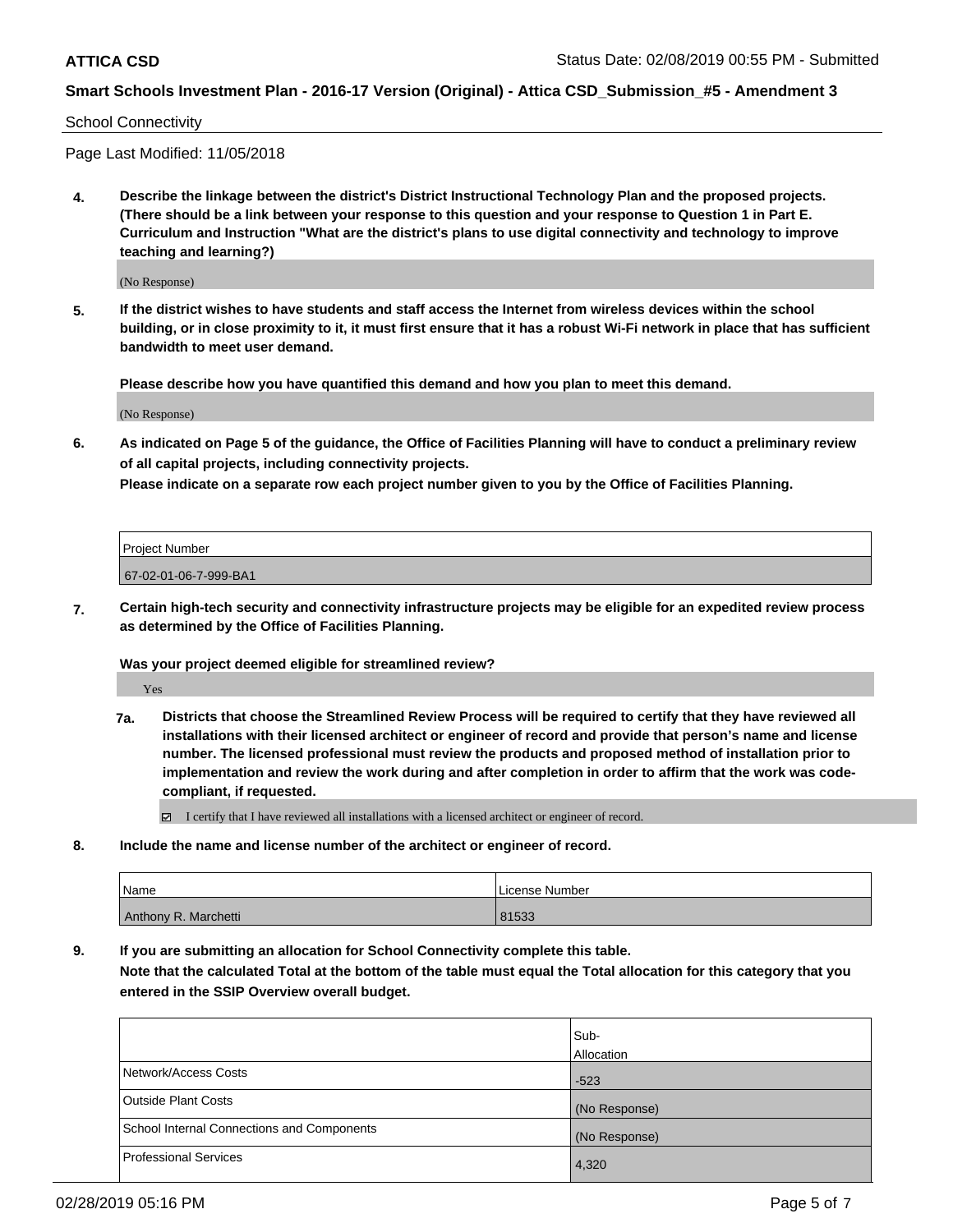### School Connectivity

Page Last Modified: 11/05/2018

|                     | Sub-<br>Allocation |
|---------------------|--------------------|
| Testing             | (No Response)      |
| Other Upfront Costs | (No Response)      |
| <b>Other Costs</b>  | (No Response)      |
| Totals:             | 3,797              |

**10. Please detail the type, quantity, per unit cost and total cost of the eligible items under each sub-category. This is especially important for any expenditures listed under the "Other" category. All expenditures must be eligible for tax-exempt financing to be reimbursed through the SSBA. Sufficient detail must be provided so that we can verify this is the case. If you have any questions, please contact us directly through smartschools@nysed.gov. NOTE: Wireless Access Points should be included in this category, not under Classroom Educational Technology, except those that will be loaned/purchased for nonpublic schools.**

**Add rows under each sub-category for additional items, as needed.**

| Select the allowable expenditure<br>type.<br>Repeat to add another item under<br>each type. | Item to be purchased                                                                             | Quantity       | Cost per Item | <b>Total Cost</b> |
|---------------------------------------------------------------------------------------------|--------------------------------------------------------------------------------------------------|----------------|---------------|-------------------|
| <b>Network/Access Costs</b>                                                                 | Wireless Access Points-- change in<br>qty; increase of 5 units                                   | 5              | 550           | 2,750             |
| Network/Access Costs                                                                        | Wireless Access Points-- change in<br>price; decrease of \$130 per unit                          | 93             | $-130$        | $-12,090$         |
| Network/Access Costs                                                                        | Wireless LAN Controller (Model<br>FortiWLC-200D)-- change in price;<br>decrease of               | $\overline{2}$ | $-592$        | $-1,184$          |
| <b>Network/Access Costs</b>                                                                 | Access Point Mounting kits (5-pk)--<br>added                                                     | 18             | 90            | 1,620             |
| Network/Access Costs                                                                        | Services Appliance for Secure/Guest<br>Wireless management (Model<br>SA2000-IDM)-- added         | $\mathbf{1}$   | 3,847         | 3,847             |
| <b>Network/Access Costs</b>                                                                 | FortiConnect Software Licenses for<br>SA2000-IDM Services Appliance--<br>Added                   | $\mathbf{1}$   | 1,980         | 1,980             |
| <b>Professional Services</b>                                                                | Installation and Configuration of<br>Controllers and Services Appliance--<br>Added               | 40             | 108           | 4,320             |
| Network/Access Costs                                                                        | 1-year 24 x 7 Forticare Support<br>Contract for SA2000-IDM Services<br>Appliance-- Added         | $\mathbf{1}$   | 798           | 798               |
| <b>Network/Access Costs</b>                                                                 | 1-year 24 x 7 Forticare Support<br><b>Contract for FortiConnect Software</b><br>Licenses-- Added | $\mathbf{1}$   | 228           | 228               |
| Network/Access Costs                                                                        | 1-year 8 x 5 Forticare Support Contract   2<br>for FortiWLC-200D Wireless LAN                    |                | 764           | 1,528             |